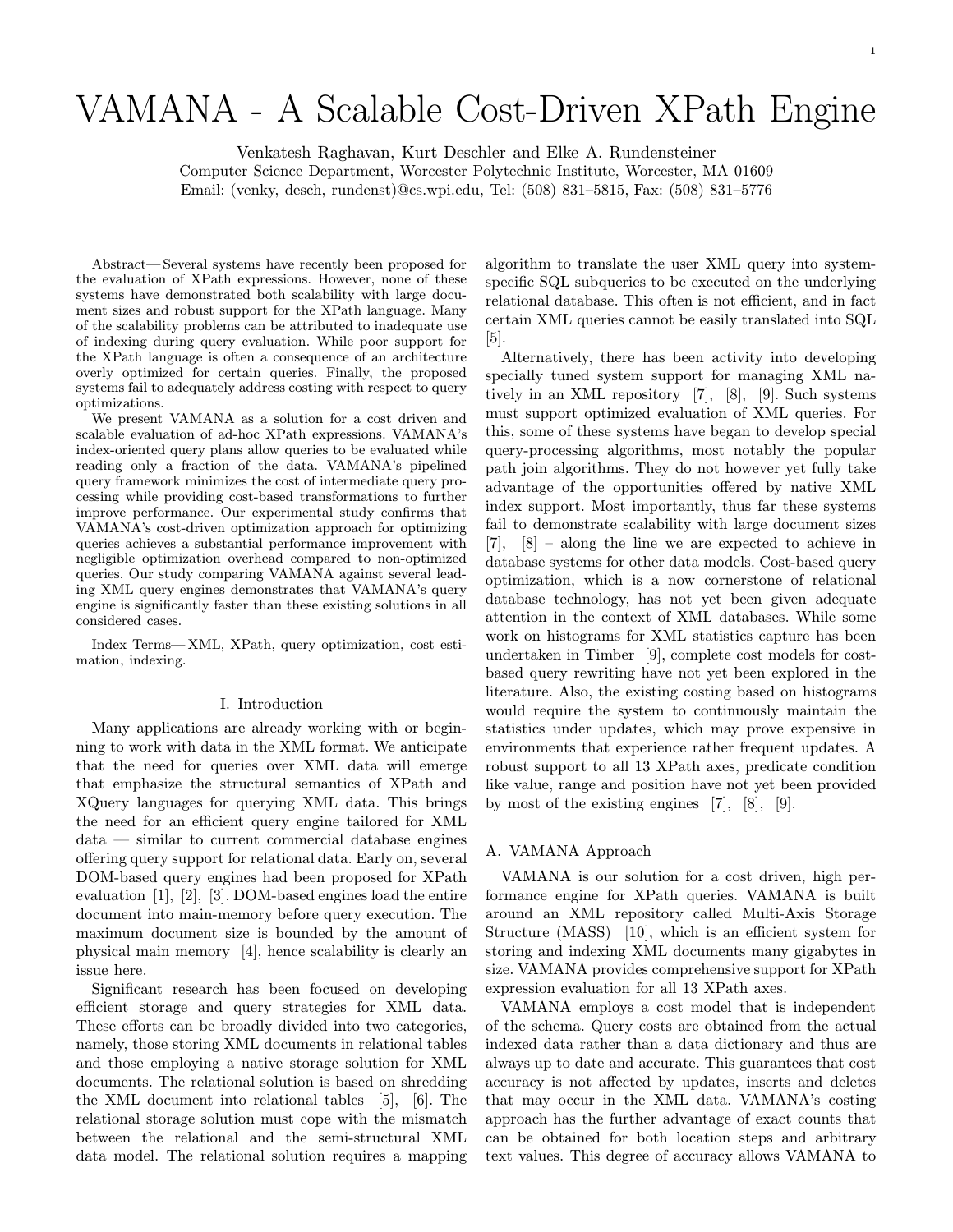decide which query transformations are likely to lead to an efficient query plan. Our costing algorithm has the capability to calculate the cost over the entire database that may contain many XML documents or can be specific to a particular XML document or even a specific point within one XML document.

Currently most of the recent XML systems [11], [7], [9] make use of structural-path join type algorithms to evaluate XML queries. In contrast VAMANA makes extensive use of indexes for query evaluation by considering index-only plans. To the best of our knowledge VAMANA is the only XML query engine that focusses on indexonly plan approaches for large XML documents. Also most prevalent XPath engines [2], [3], [12], [7] only deal with ancestor, descendant or child axes, ignoring the other axes supported by the XPath standard.

VAMANA's main contributions can be summarized as follows:

- 1) We define a physical algebra that supports indexbased style of execution for any given XPath expression, including all 13 XPath axes as well as predicates such as value, range and position predicates.
- 2) We propose a novel cost estimation model for accurately estimating the cost of a query plan expressed in our physical algebra. This model is supplemented by our method of efficiently gathering accurate statistics about the XML data from the underlying storage structure MASS, directly.
- 3) We have developed an optimizer based on a library of a large set of rewrite rules that have been adapted for our physical algebra. This is complimented by a cost-driven heuristic search strategy that constructs optimized physical plans with minimal overhead. As per our knowledge, existing XPath engines do not provide the facility to change the query plan guided by actual statistics collected directly from the stored data at run time.
- 4) We have successfully implemented the above ideas in the VAMANA query engine, which employs an iterative and indexed-based execution strategy.
- 5) We describe experiments that demonstrate the effectiveness of our cost-driven, rule-based optimizer. Query transformation is guided by the selectivity factor of operators in the query plan. This heuristic is guaranteed to always produce a query plan that has better execution time than the original query plan.
- 6) Furthermore, we report on our experimental study comparing VAMANA with alternative engines [2], [3], [7], [13], illustrating the practicality and effectiveness of our proposed query processing techniques. Our experiments highlight the effectiveness of the cost model in identifying operators that are expensive and should thus be optimized.

## II. Related Work

In recent years many DOM-based XQuery [2], [3], [13] and XPath engines [12] have been proposed. DOM based query engines are very main memory intensive. This poses a limitation on the size of the XML document [12].

Galax [2] is a popular XML query engine developed by Bell and AT&T labs. Based on our experiments described in Section VIII, Galax does not support all 13 XPath axes and performs poorly against large XML documents. The query optimization is at the logical level and does not utilize any statistics. Jaxen [13] is an open source XPath library for Java and makes use of the conventional topdown tree traversal approach for query processing. Jaxen

does not support large XML documents of sizes  $\geq$  10Mb.<br>TIMBER [9] is a native XML database that can [9] is a native XML database that can store and query XML documents. The query execution in TIMBER heavily depends on structural joins. Join operations can be expensive as the query becomes more complex. Query optimization involves estimating costs of all promising sets of evaluation plans. The physical algebra for a complex query can have many nodes thus exponentially increasing the number of possible evaluation plans. The criteria for selecting a promising plan is not specified. TIMBER makes use of a two dimensional histogram called a position histogram to estimate cost. Maintaining such a histogram can become expensive under frequent updates of the XML document.

eXist  $[7]$  is the closest to our effort, also being a native XML database system that provides index-based query processing for XPath expressions. eXist indexes elements or attributes based on their corresponding names. This index structure facilitates the path-join algorithm used in eXist to evaluate XPath expressions. To evaluate predicate expressions that contain value comparisons, eXist requires switching back to conventional memory-based tree traversal. An XML data store is used to facilitate storage of the DOM structure. This feature only indexes top-level elements. Hence predicate expressions involving attributes, text or low-level elements will involve more than just one look-up, while in VAMANA the index structure supports value-based comparisons in one lookup. eXist currently fails to execute all XPath axes like following-sibling, previous-sibling, etc. The Xindice system [8] is another native XML database management system that creates user-defined pattern indexes for small to medium size documents < 5Mb.

Natix [11] is a native XML storage structure that clusters subtrees of XML documents into small XML segments. The XML data tree is partitioned into small subtrees and each subtree is stored into a data page. To facilitate the storage of large documents, Natix makes use of proxy objects that maintain the record identifier for the subtrees. Natix utilizes an inverted index to efficiently support query evaluation. The Natix query engine makes use of a path join algorithm for query execution. Natix does not address cost estimation and query optimization phases in query processing.

Many XML query estimation techniques [9], [14], [15] have been proposed in recent years. Some of them extend the existing traditional database histograms for statistics gathering. In a histogram approach, the domain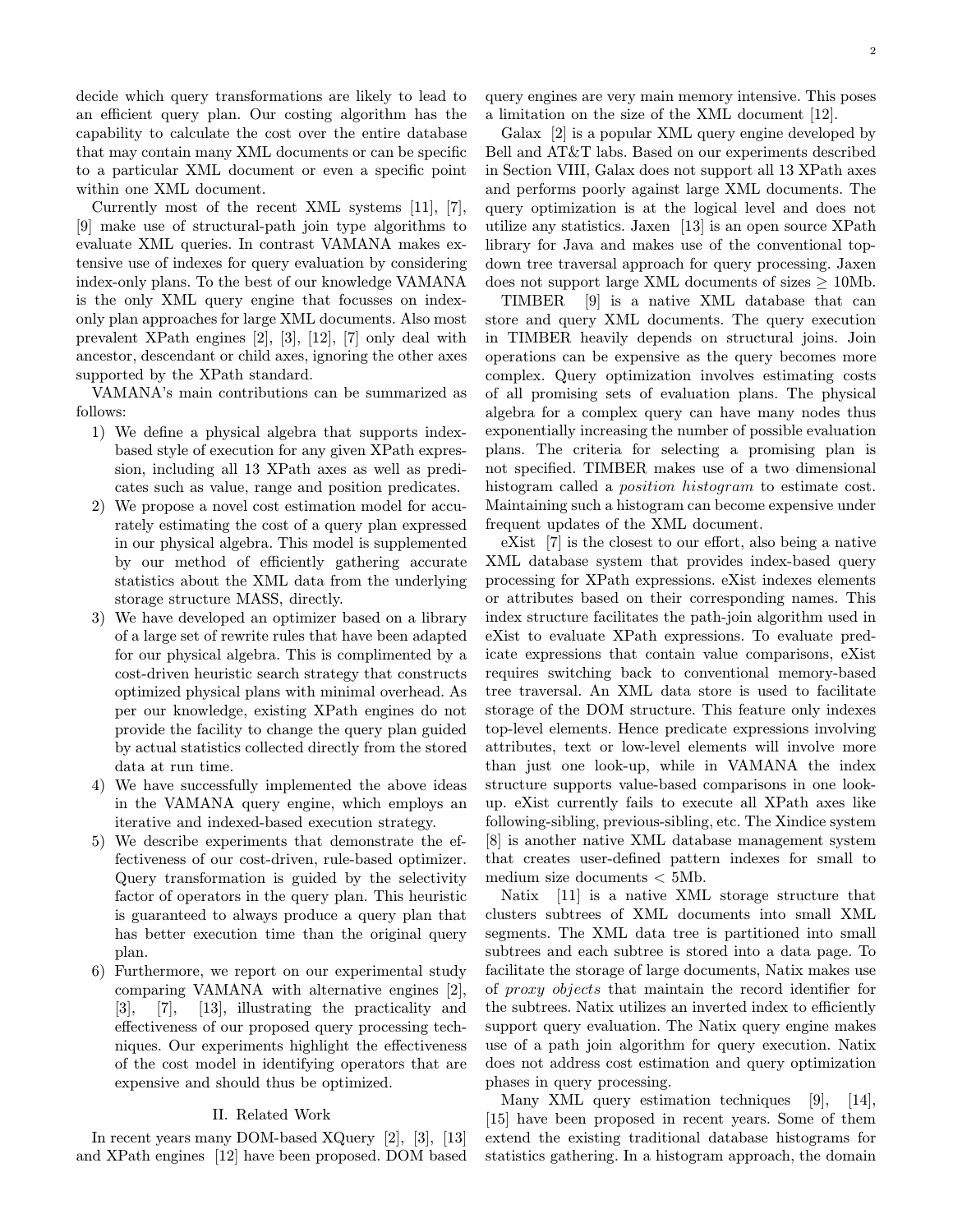#### IV. VAMANA System Overview

for an attribute  $attr$  in a relation  $R$  is partitioned into buckets considering a uniform distribution of the data in the relation. StatiX [14] is an XML query result estimator that makes use of histograms to summarize the XML schema structure and gather statistics. Histograms need to be maintained to keep them accurate over time. This could prove expensive for frequent updates.

The system described in [15] makes use of correlated  $sub - path$  trees (CST), which gather statistics only of frequently occurring sub-paths or twiglets in the data tree. While efficient for those frequent and thus indexed paths, it may prove inefficient for applications with many ad-hoc queries.

### III. Running Example

As running example, we use the XML document auction.xml generated by the XMark [16] benchmark. Figure 1.a shows an instance of a person element in an XML document. An XPath expression [17] is composed of a series of location steps. Each location step has three parts namely an *axis specifier*, a *node test* and an optional *predicate*. An axis specifier defines the direction of the specified navigation in the XML document tree structure. In this paper we use the XPath expressions Q1 and Q2 shown in Figure 1.b as our running examples.

The context node for a location step is defined as an XML node that is currently being processed [17]. In our example, the context node of the first location step in  $Q1$ and in Q2 is the root of the XML document. The context for the following location steps and predicate expressions are provided by their corresponding parent. For example, in Q1 the context for the location parent::\* is provided by the XML nodes returned by descendant :: name.

The *axis specifier* defines the relationship between the context node and the selected XML nodes. The node test specifies the type of elements to filter from the given axis. Predicate is a filter on the nodes produced by the combination of *axis specifier* and *node test*. In  $Q2$ , the predicate  $text() = Y \nung Flach'$  filters the elements returned by the location step  $//name.$ 



Fig. 1. a. XML Document. b XPath Expressions

VAMANA is comprised of XPath Compiler, Optimizer, Cost Estimator and Query Execution Engine components as illustrated in Figure 2.



Fig. 2. VAMANA Architecture Overview

## A. XPath Compiler

All XPath expressions can be logically represented as an algebraic tree structure. Each location step is translated into a parse tree node with relevant attributes like axis, node test and predicate information. The parse tree is built bottom up. Hence as the nodes are being created they are attached to its parent. The default parse trees for the expressions Q1 and Q2 are shown in Figure 3. Once the parse tree is generated we map each node to exactly one VAMANA operator to produce the physical plan.



Fig. 3. Default Parse Tree for Q1 and Q2

## B. VAMANA Storage Structure

VAMANA uses the MASS [10] indexing structure for all document storage and access. MASS simplifies query processing by facilitating efficient index-based access for all XPath location steps and value-based lookups. The combination of VAMANA's pipelined query operators and MASS efficient indexing allows for efficient query evaluation with minimal system resources.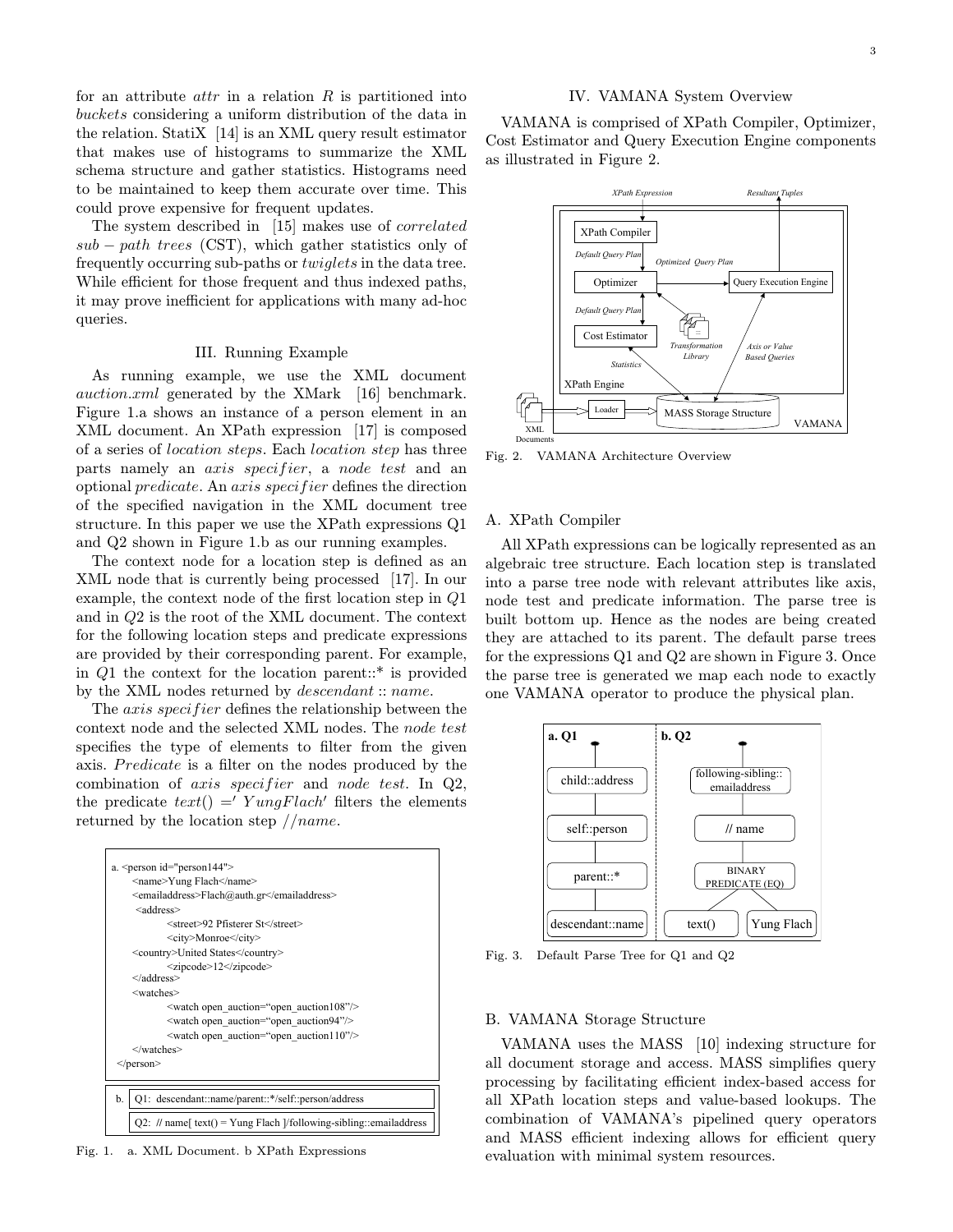MASS facilitates efficient evaluation of XPath axes, node tests, and range position predicates with use of its clustered indexes. MASS [10] uses Fast Lexicographical Keys (FLEX) for the structural encoding of XML nodes in the document. MASS node clustering allows efficient sequential traversal over node sets with minimal I/O and key comparisons. MASS can also count node set size for both axis-based and value-based lookups without fetching the data. MASS's efficient index lookups facilitate indexbased query plans that outperform join-based plans in many cases. And the efficient counting allows VAMANA to quickly and accurately cost query plans. VAMANA shares the same node representation as MASS, which eliminates the cost of translating between node representations. Furthermore, document nodes do not need to be materialized from the persistent storage unless they are actually used in query processing. This is accomplished by passing the FLEX keys in place of the corresponding tuples.

MASS provides statistical information like number of tuples per page, number of pages, etc. used in cost estimation. The count of the number of tuples that satisfy a particular nodetest is used extensively. Thus is not expensive to calculate, because MASS's index structure facilitates count calculation from the FLEX key of the first and last node that satisfy the node test. Thus we can avoid scans by computing count on the index level without going to data.

# V. Physical Algebra

## A. VAMANA Physical Plan

A VAMANA *default query plan*  $P$  is an execution tree generated by replacing each node of the parse tree with its equivalent VAMANA algebra operator. A VAMANA operator is denoted as  $op_{id}^{cond}$ , where  $op$  is the symbol of the operator type, cond represents a set of conditions applied by the operator,  $id$  is an identifier that uniquely identifies each operator, with  $1 \leq id \leq m$ , where m is the number of operators for a given plan P.



Fig. 4. VAMANA Query Plan for Q1 and Q2

We extend the idea of a context node defined in XPath to a reference to an XML node in the underlying indexed structure. In a VAMANA query plan each operator returns tuples which have structural encoding. This is used to define the context node of its corresponding parent operator. Consider the XPath expression Q2 (Figure 4) in which  $\phi_6^{/}/^{iname}$  is defined as the *contextchild* of  $\phi_2^{[following-sibling::emailaddress}$  .

The context node of any given VAMANA operator  $op_{id}^{cond}$  defines uniquely the position of an XML node in the index structure. The position is obtained by the structural path information encoded in the context node.

Predicate operators are used to represent XPath predicate filters  $[17]$ ,  $[18]$ . The predicate operator is made of a predicate condition and has one or two predicate children. The context node for processing a predicate operator is provided by its parent operator on which the predicate condition is evaluated. The predicate operator in return provides the context node for its leaf operators. In Figure 4.b, the operator  $\phi_6^{//::name}$  being the leaf operator has no context children but one predicate child  $\beta_3^{EQ}$ .

Since the leaf operator has no context children, the context has to be set by the query execution engine before executing the query plan. In our example, the context of the leaf operator ( $\phi_5^{descendant::name}$  in Q1 and  $\phi_6^{//::name}$  in Q2) is set to the root of the XML document. Alternatively, in an XQuery expression [19] the leaf operator could receive context nodes from another expression.

Next, we introduce the concept of context path and predicate path which are required for dynamic context setting (Section V-B) and cost estimation (Section VI-B). A *context path* represents the path in the query plan from which the context is iteratively obtained. It is a path of operators in which each operator is the context child of the previous one. For example, the context path of the root node  $R_1$  in Figure 4.b is context-path $(R_1)$  =  $<\phi_2^{following-sibling:emailaddress}$  ,  $\phi_6^{//::name}$  >. A predicate tree represents a sub-tree of operators starting from predicate children of a predicate operator to its leaves.

#### B. Dynamic Setting of Context

In VAMANA's index-based execution strategy, to start execution every operator requires a context node that uniquely refers to a particular XML node in the underlying index structure.

Leaf operators in the context path of the XPath expression are initially set by the query execution engine to the root of the XML document. When the leaf operator is first requested to provide tuples, it fetches the first XML node in the index structure that satisfies the conditions described in the operator. As the leaf operator is repeatedly requested for tuples, the context is dynamically moved over the index until all XML nodes in the index structure that satisfy the condition are exhausted.

The leaf operators on the predicate paths have their context set by the tuples generated by the operator on which the predicate condition filters on. For every tuple generated by the parent operator, the context of leaf operators in the predicate tree is set and then the predicate condition is evaluated.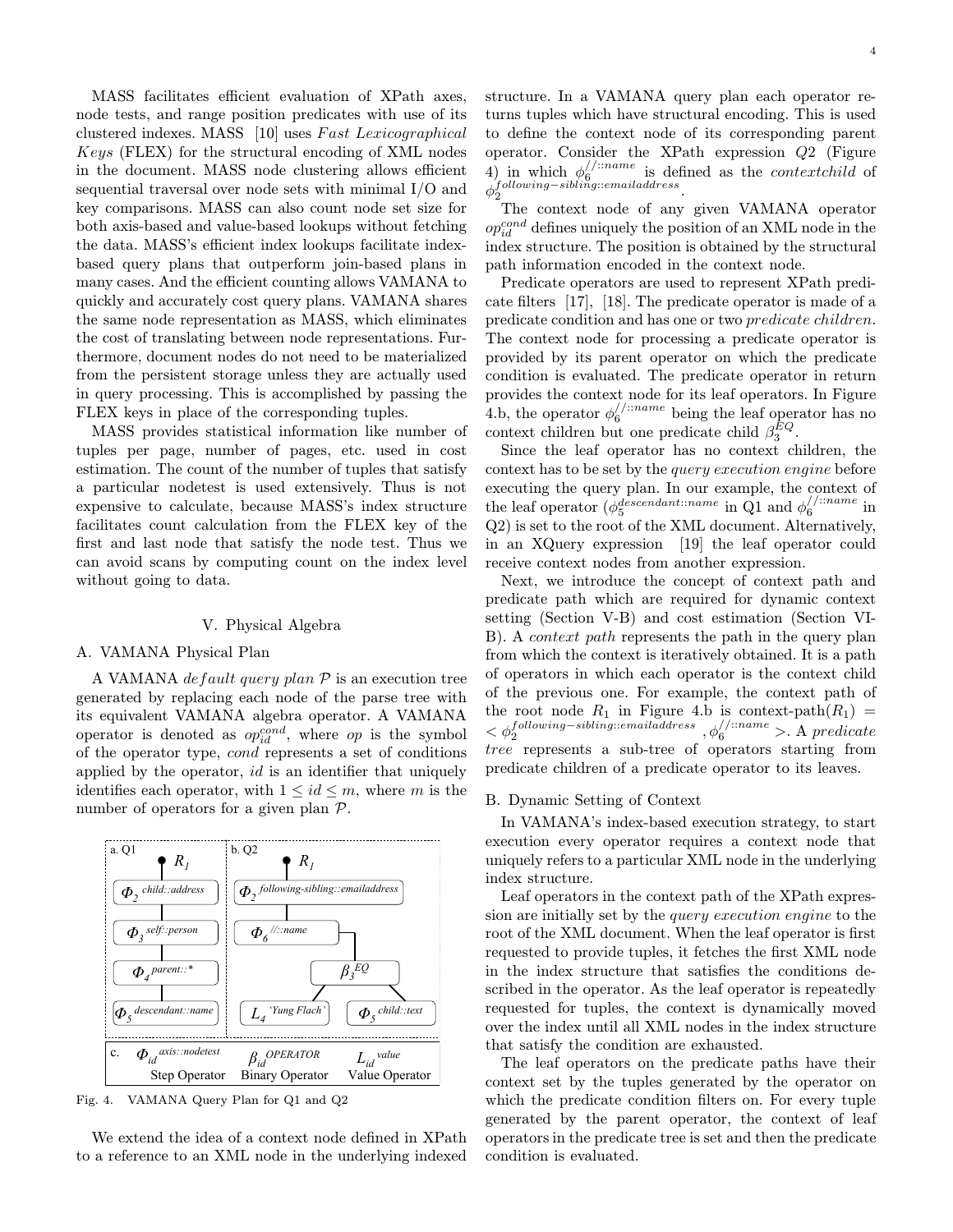The non-leaf operator starts execution from the context node whose information is extracted from the tuple generated by its context child. As the current XML node is processed the context node is dynamically changed to the next XML node in the index structure. When the current non-leaf operator reaches an XML node that does not satisfy its condition(s), it stops further advancement and requests the next tuple from its context child. The operator ¦nishes execution when it has exhausted all the tuples provided by its context child.

## C. VAMANA Operators

The default query plans for XPath expressions Q1 and Q2 are shown in Figure 4. VAMANA operators used for XPath specific operations are given below.

- 1) Root Operator  $R_1$ . The root operator identifies the starting point of the query plan. It has at most one context child and no predicate children. It returns all the tuples obtained from its context child.
- 2) Step Operator  $\phi_{id}^{axis:!nodeset}$ . Each location step in an XPath expression is identified by a step operator. A step operator has at most one context child and at most one predicate operator. Each step operator fetches tuples from the index structure that satisfies a particular nodetest at a given axis with respect to a given context node.
- 3) Literal Operator  $L_{id}^v$ . A literal operator represents a literal of a particular value  $v<sup>1</sup>$ . A literal operator has no context child and no predicate children.
- 4) Exist Predicate Operator $\xi_{id}$ . It denotes an exists predicate for an XPath expression. An exists predicate has one predicate child. For each tuple obtained from its parent operator, the operator applies the predicate expression as a filter condition. If the tuples condition is satisfied the parent operator is signalled to pass it to its corresponding parent. If the tuple doesn't satisfy the condition, it requests the next tuple from its parent.
- 5) Binary Predicate Operator  $\beta_{id}^{cond}$ . A binary predicate operator is denoted as  $\beta_{id}^{cond}$ , where cond is a logical connector operation like AND, OR, etc.. A binary predicate has two predicate children and a predicate condition. The predicate condition is applied to each of the tuples fetched by the parent operator. The binary condition is evaluated after executing both the sides of the predicate expression.
- 6) Join Operator  $J_{id}^{cond}$ . The join operator has a join condition and two context children. Tuples are fetched from both the context children and the join is applied.

## VI. Optimizer

Optimization process in VAMANA is comprised of three phases, namely expression clean up, cost gathering and re-writing. Iterations of these phases are performed until 5

the cost function of the query plan has been optimized. During optimization the query plan is transformed into an intermediate query plan by applying equivalence rules [20] from the transformation library. VAMANA optimization aims to transform the query plan such that each operator in the query plan is executed in the most optimized fashion. The query plan is incrementally optimized until the costs of all operators have been considered for optimization within the constraints of the VAMANA cost model.



Fig. 5. Clean Up of XPath Expression *Q*1

## A. Query Clean-Up

During each iteration before estimating the cost of each operator in the query plan, the optimizer does a clean up that targets all self axis nodes. Figure 5.a is the default query plan for  $Q1$ : (descendant :: name/parent :: ∗/self :: person/address). The clean up phase merges nodes  $\phi_3^{self::person}$  and  $\phi_4^{parent::*}$  into a single operator  $\phi_3^{parent::person}$ . The resultant query plan (Figure 5.b) is equivalent to the default query plan.

#### B. Cost Estimation

Since VAMANA uses a bottom-up execution strategy the cost estimation starts from the leaf operators of a given query plan and is propagated upwards. Consider the XPath expression Q1 in Figure 5.b.

At each operator  $op_i$  the statistics gathered are:

- 1)  $COUNT(op_i)$ : This statistics is only calculated for step operators. It represents the count of the number of XML nodes in the underlying index that satisfy the node test of the step operator  $(\phi_i^{axis::nodes})$ . MASS provides an API to efficiently gather the count of a particular node test in its storage structure [10].
- 2)  $TC(op_i)$ : For a literal operator  $L_i^v$ , text count  $(TC(op_i))$  is the number of occurrences of a particular literal value  $(v)$  in the index structure.
- 3)  $IN(op_i)$ : Maximum number of tuples operator  $op_i$ will receive in total from its *context child*. Case 1: For a leaf step operator on the context path of the query plan, the total number of tuples received is equal to the number of tuples available in the underlying index, i.e.  $IN(op_i) = COUNT(op_i)$ .

<sup>&</sup>lt;sup>1</sup>In *Q*2 the literal operator has a value Yung Flach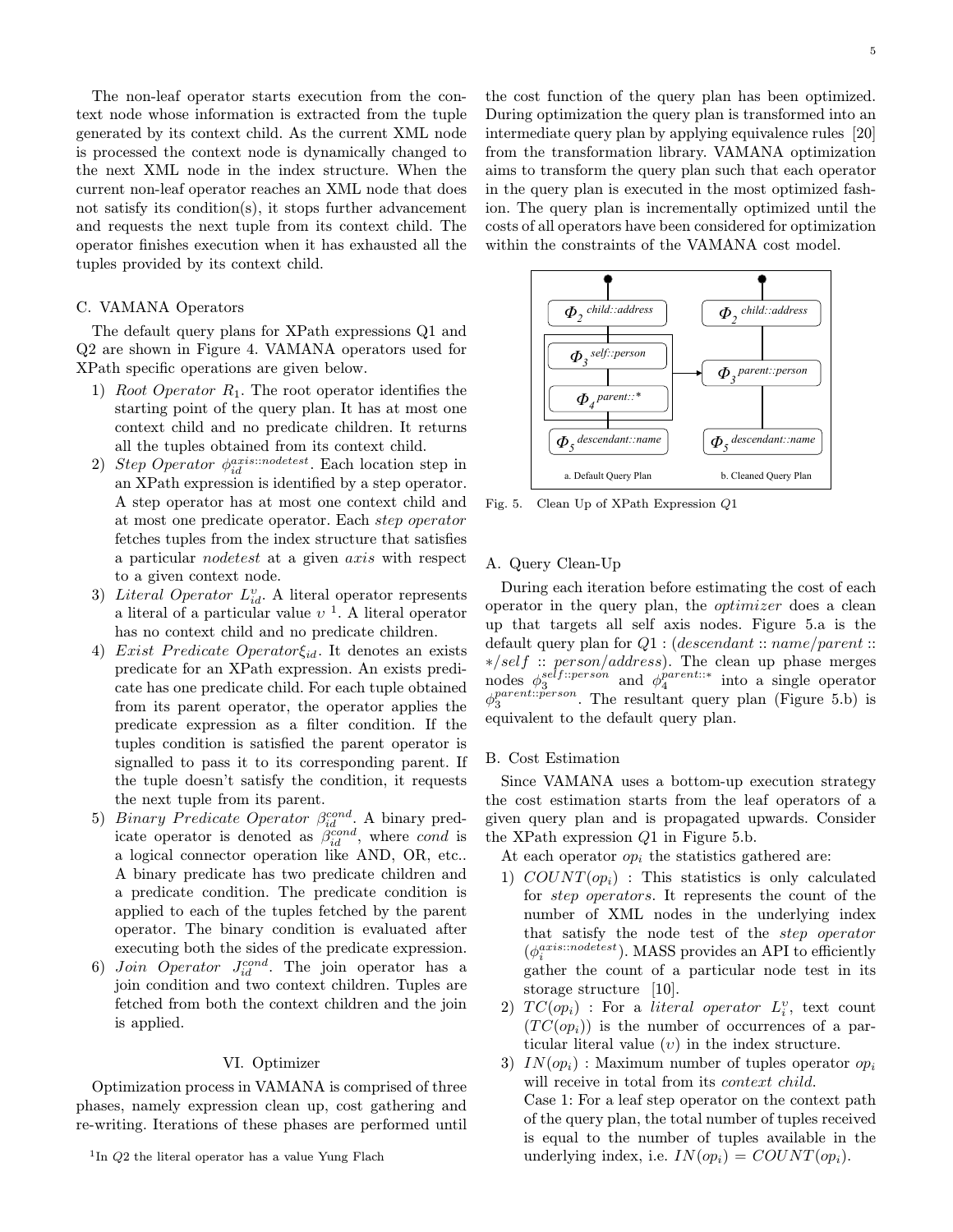TABLE I Cost Table

| <b>AXIS</b>                                     | <b>CASE</b>                            | $OUTPUT(op_i)$ |
|-------------------------------------------------|----------------------------------------|----------------|
| child, descendant,                              | $COUNT(op_i) > IN(op_i)$               | $COUNT(op_i)$  |
| descendant-or-self                              | $\overline{COUNT(op_i)} \leq IN(op_i)$ |                |
| parent, ancestor, ancestor-or-self, following,  | $\overline{COUNT(op_i)} > IN(op_i)$    | $IN(op_i)$     |
| following-sibling, preceding, preceding-sibling | $\overline{COUNT(op_i)} \leq IN(op_i)$ |                |
| self                                            | $\overline{COUNT(op_i)} > IN(op_i)$    | $COUNT(op_i)$  |
|                                                 | $\overline{COUNT}(op_i) \leq IN(op_i)$ | $IN(op_i)$     |



Fig. 6. Cost Estimation of Plan in Figure 5.b

Case 2: For all non-leaf operator(s),  $IN(op_i)$  =  $OUT(op_i)$ , where  $op_i$  is the context child of  $op_i$ . Case 3: For all leaf step operator(s) on the predicate path of query plan, the total number of tuples received is equal to the number of tuples received by its predicate operator.

4)  $OUT(op_i)$ : The maximum number of tuples that the current operator  $op_i$  returns.

Case 1: A leaf step operator on the context path of the query plan returns all the tuples that occur in the index with respect to the context of the leaf operator, i.e.,  $OUT(op_i) = COUNT(op_i)$ . For example, in Figure 6 the leaf operator  $\phi_5^{/$ ::name returns all tuples satisfying the node test name starting from the root of the XML document.

Case 2: A literal operator(s) returns the same values every time a request for tuples is received. To facilitate the optimization of literal operators using a value-index, we define output as  $OUT(op_i)$  =  $TC(op_i)$ , where  $TC(op_i)$  corresponds to the number of times a literal value occurs in the index.

Case 3: For all non-leaf step operator(s) (both context and predicate paths),  $OUT(op_i)$  is calculated using the cost table shown in Table I. Consider operator  $\phi_3^{parent::person}$  in Figure 6. It receives 4825

tuples from its context child  $\phi_5^{/$ ::name, while there are only 2550 instances of person in the XML document. This implies that the operator  $\phi_3^{parent::person}$ can return at most 2550 tuples. Table I summarizes the upper bound of tuples that can be produced by a given step operator for each axis type.

Case 4: For leaf step operators on the predicate path, OUT is calculated by the cost table (Table I).

Case 5: For binary predicate operators that have a value-based equivalence,  $OUT(op_i)$  is calculated as the minimum of number of tuples from the parent operator and the text count  $(T C)$  of the literal value. Case 6: For all other predicate operators,  $OUT(op_i)$ is equal to the maximum number of tuples generated by the parent operator on which the predicate expression is applied.

5) Selectivity Ratio: Defined as  $\delta(op_i) = I_i/O_i$ . After calculating the selectivity factor for all the nodes it is scaled to a ratio between the bounds of 0 and 1.

After cost estimation the optimizer generates an ordered list  $\mathcal L$  of all operators sorted by their selectivity factor. The ordered list  $\mathcal{L}(\mathcal{P})$  for a query plan  $\mathcal P$  with m operators is defined to be an ordered array  $<< op_i, \delta(op_i) > |$  where  $op_j \epsilon N$  (N is the set of valid operators for the given query plan) and the pairs are sorted on the selectivity ratio  $\delta(op_i) >$ .

1) Running Example: The cost estimation of Q1 starts from the leaf operator  $\phi_5^{descendant::name}$  (Figure 6). The leaf operator fetches the count of the number of XML nodes that satisfy the node test *name* in the index structure  $(COUNT(\phi_5) = 4825)$ . Based on the cost model for a leaf operator described in Section VI-B,  $IN(\phi_5)$  =  $OUT(\phi_5) = COUNT(\phi_5) = 4825.$ 

This cost is reflected in its parent  $\phi_3^{parent::person}$  as  $IN(\phi_3) = OUT(\phi_5) = 4825$ . The count of the step operator is gathered in the same way as its context child. Based on the cost table described in Table I we calculate  $OUT(\phi_3)$  $=$  IN( $\phi_3$ ) = OUT( $\phi_5$ ) = 4825.

To illustrate the logic in the cost table described in Table I, consider the estimation of the operator  $\phi_2^{child:address}$ . IN and COUNT are gathered in the same fashion as its context child. Operator  $\phi_2$  has COUNT( $\phi_2$ ) = 2550 and receives as input from  $\phi_3^{parent::person}$  4825 tuples. Since there is a smaller number of address than person and the axis is child, the upper bound of the number of output tuples is determined by  $\phi_2$ . In a similar fashion the cost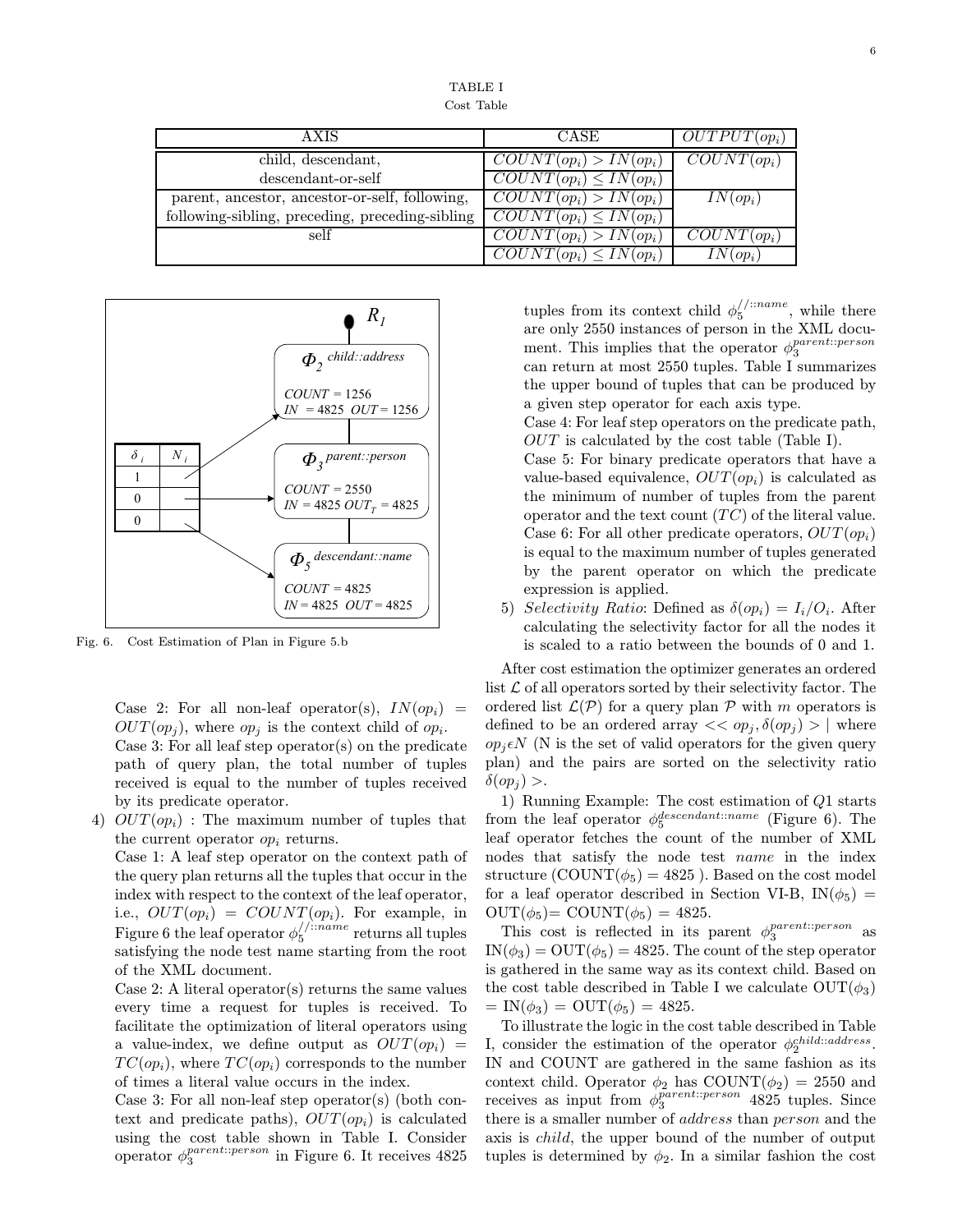estimation can be done for query Q2 (Figure 7).



Fig. 7. Cost Estimation of XPath Expression *Q*2

## C. Optimization

Starting from the operator with the highest selectivity ratio, the *optimizer* examines each operator for its optimization potential. Selective operators are pushed down by applying transformation rules. The applicable transformation rule is determined by verifying the new cost that will incur if the transformation was done. If the transformation increases the cost of execution of the current operator, then that transformation rule is not considered. Increase in cost means that the transformed operator filters a lesser number of tuples. This cost estimation is done dynamically during the optimization phase. The cost involves the estimation of the transformed operator or sub-query that replaces the operator. This is inexpensive compared to costing the entire query plan. When a particular operator has been transformed, the *optimizer* repeats the process of costing and transformation.

1) Running Example Q1: Optimization of Q1 starts with the most selective operator  $\phi_2^{child::address}$  in the ordered list  $\mathcal{L}(\mathcal{P})$ . Since VAMANA transformation library does not have any equivalent rules for this operator it moves on to operator  $\phi_3^{parent::person}$ . The optimizer finds an equivalence rule and performs the corresponding transformation (Figure 8). We then repeat the process of estimation and transformation on the modified query plan. The transformed query plan now facilitates the push-down of the most selective operator  $\phi_2^{child:address}$  by applying the transformation rule to produce the query plan shown in Figure 11. Since no further valid transformation rule are available to optimize the query plan, it is considered optimal and passed for execution.

2) Running Example Q2: The initial costing for the default query plan of  $Q2$  is shown in Figure 7. VAMANA's exploits the index by translating value-based queries into



Fig. 8. Optimization of XPath Expression *Q*1



Fig. 9. Optimization of XPath Expression *Q*2

a location step. VAMANA facilitates the calculation of the text count TC for the literal operator  $(L_4^{'}^{YungFlach})$ . The XML document has only one occurrence of the value  $YungFlach.$  Hence  $\beta_3^{EQ}$  can at most return one person that can satisfy the predicate condition, out of the 4825 tuples generated by its parent operator  $\phi_2^{child:address}$ (Figure 9).

# VII. Query Execution Engine

The execution of a query plan  $P$  begins by setting the context of the leaf step operators on the context path of the query plan. In the running examples it is set to be the root of the XML document. For an XQuery expression that typically contains multiple XPath expressions, the context node could be provided from another XPath expression.

A VAMANA operator during execution can be one of the following three states: INITIAL, FETCHING or OUT OF TUPLES. An operator is said to be in the INITIAL state when it has not yet been requested for a tuple. An operator goes into the FETCHING state either when it is fetching tuples from the underlying index structure, or when it is waiting for either its context child to fetch the next tuple to be processed, or for the predicate children to finish processing.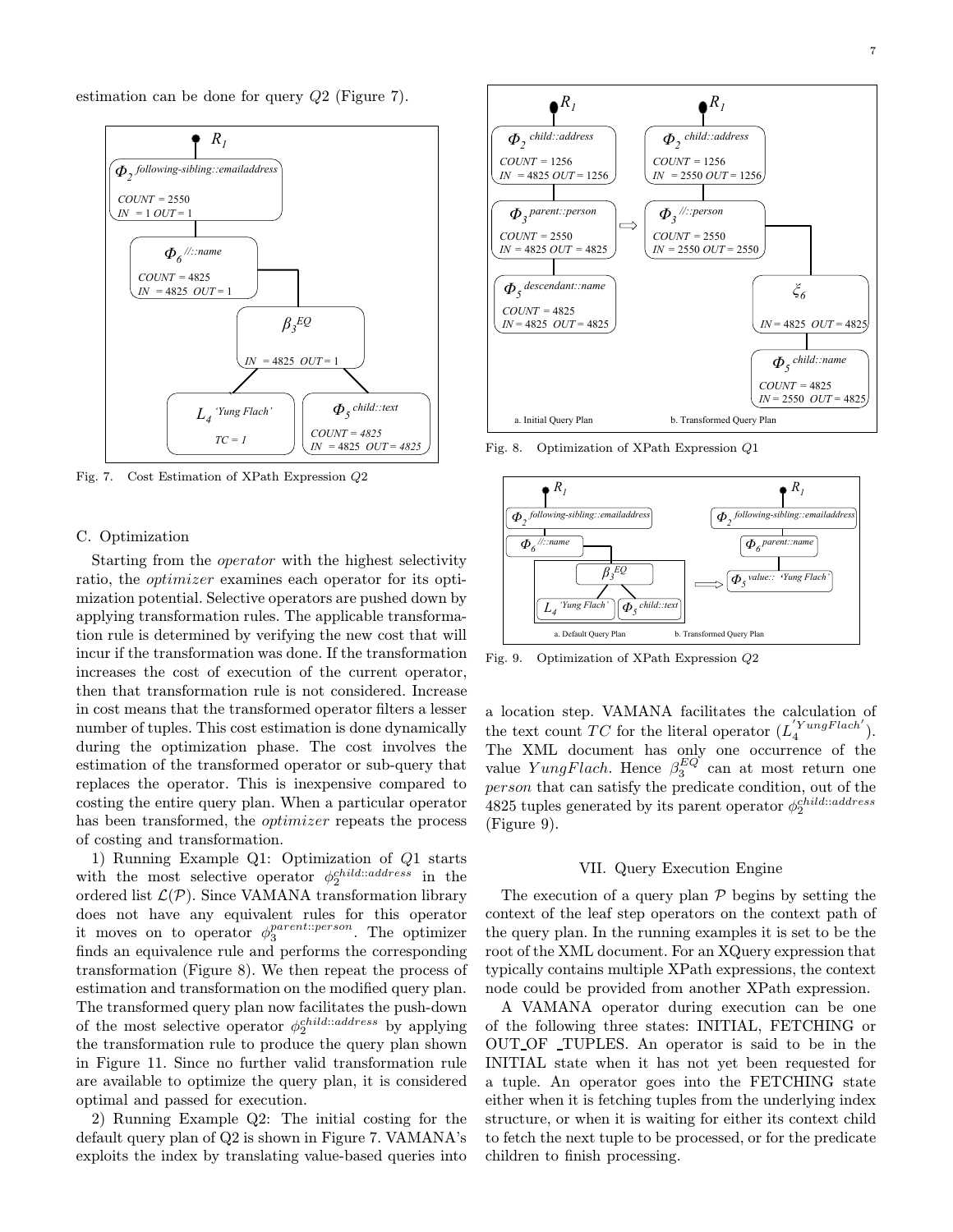Algorithm 1 Execute() - Step Operator

```
Input: Step Operator φcurrent;
Output: Resultant Tuple.
  while \phi_{current}.state() != OUT OF TUPLES do
     if \phi_{current}.getState() = INITIAL then
       if φcurrent is a leaf node then
         φcurrent.setState(FETCHING)
         return \phi_{current}.fetchNextTuple()// Fetches the next node from the MASS index.
       else
         φcurrent.setN extContext() // See Algorithm 2
       end if
     else
       if \phi_{current}.getState() = FETCHING then
         T = \phi_{current}.fetchNextTuple()if \phi_{current} is a leaf node then
            return T
         else
           if \mathcal{T} != null then
              return T
            else
              \phi_{current}.setNextContext()end if
         end if
         if \phi_{current} has a predicate child then
            if \phi_{current}.\mathit{evaluatePredicte()} then
              return T;
            end if
         end if
       end if
     end if
  end while
```
An operator is in OUT OF TUPLES state when both of the conditions below are true.

Case 1: When all tuples that satisfy the specified condition have been extracted from the index.

Case 2: Context child (if any) has no more tuples. Algorithm 1 explains in detail the execution

|                                                                         | <b>FLEX KEYS</b> |
|-------------------------------------------------------------------------|------------------|
| $<$ site $>$                                                            | a                |
| .                                                                       |                  |
| <person id="person144"></person>                                        | a.d.y            |
| <name>Yung Flach</name>                                                 | a.d.y.a          |
| <emailaddress>Flach@auth.gr</emailaddress>                              | a.d.y.b          |
| <address></address>                                                     | a.d.y.c          |
| <street>92 Pfisterer St</street>                                        | a.d.y.c.a        |
| <city>Monroe</city>                                                     | a.d.y.c.b        |
| <country>United States</country>                                        | a.d.y.c.d        |
| <zipcode>12</zipcode>                                                   | a.d.v.c.e        |
|                                                                         |                  |
| <watches></watches>                                                     | a.d.y.d          |
| <watch open_auction="open_auction108"></watch>                          | a.d.y.d.a        |
| <watch open_auction="open_auction94"></watch>                           | a.d.y.d.b        |
| $\alpha$ <watch <math="" auction="open auction110" open="">&gt;</watch> | a.d.y.d.c        |
|                                                                         |                  |
| $<$ /person $>$                                                         |                  |
| <person id="person145"></person>                                        | a.d.z            |
| $\cdots$                                                                |                  |

Fig. 10. XML Document (Figure 1) with FLEX key

To illustrate the execution process, consider the optimized query plan for  $Q1$  (Figure 11). Figure 10 represents the element person with its corresponding FLEX keys. To begin execution the query execution engine sets the context of the leaf step operator  $\phi_2^{/}$ : address to the root [a] of the XML document. The root node  $R_1$  goes into FETCHING state and requests its context child  $(\phi_2^{//:address})$  to fetch context.

When operator  $\phi_2^{//:address}$  is requested for tuples it changes its state to FETCHING and extracts the first address [a.d.y.c] in the index. To execute the predicate Algorithm 2 GetNextContext() - Gets the next context from the context child

```
child = Child()newContext = child.execute()if newContext != null then
  \phi_{current}.resetContext(newContext)φcurrent.setState(FETCHING)
else
  \phi_{current}.setState(OUT \ OF \ TUPLES)end if
```
expression  $\xi_7$ , its context node must be set to the tuple having FLEX key [a.d.y.c].



Fig. 11. Execution of a Query Plan

Once the context node of the predicate is set, the expression is evaluated. The exist predicate operator  $\xi_7$ passes a request for tuples to its context child  $\phi_3^{//:person}$ . This operator in turn fetches the first *person*  $[a.d.y]$ who satisfies the condition axis *parent* with respect to the context node [a.d.y.c] in the index. For each person tuple generated, the second predicate expression  $(\xi_6)$  is executed in a similar fashion. If the predicate condition is satisfied then  $\phi_3^{//::person}$  returns the tuple to its parent  $\xi_7$  which in turn passes it to  $\phi_2^{//:address}$ . This signifies that the XML node having a FLEX key [a.d.y.c] satisfies the predicate condition parent ::  $person[child::name]$ . It is then returned to  $R_1$  to be outputted. This process is recursively done for all the tuples returned by the leaf operator  $\phi_5^{//:address}$ .

#### VIII. Experimental Studies

In this section we present our experimental evaluation of the VAMANA XPath engine using the data generated by the XMark benchmark [16]. The experiments were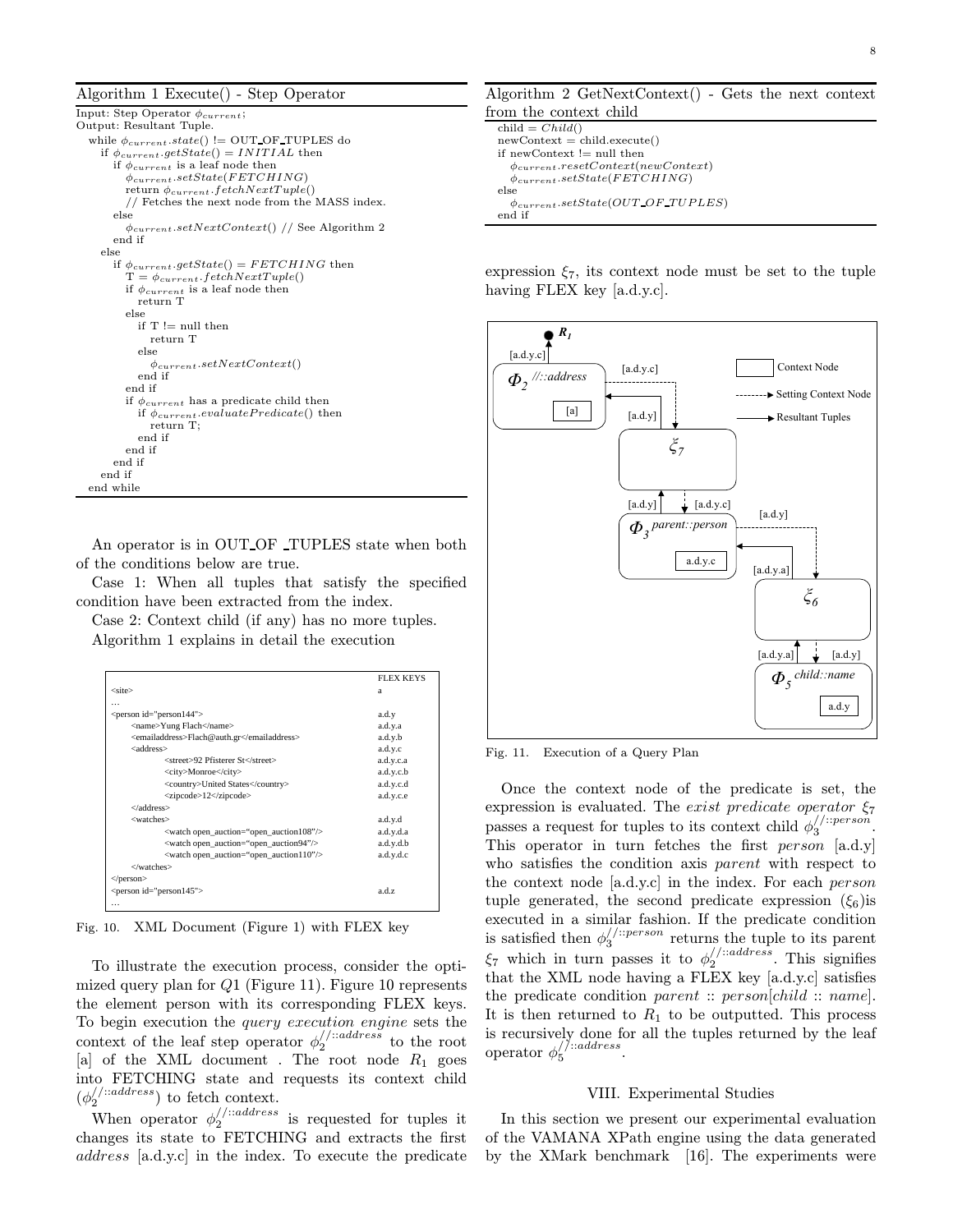

Fig. 12. Execution Time of *Q*1 in Seconds

performed on a Intel Celeron PC with 512Mb of RAM running SUSE Linux 9.0. Current XML query benchmark does not cover a wide range of XPath queries. Hence we choose the following XPath queries to cover major forward and reverse axes and predicate expressions.

- Q1 //person/address
- Q2 //watches/watch/ancestor::person
- Q3 /descendant::name/parent::\*/self::person/address
- Q4 //itemref/following-sibling::price/parent::\*
- Q5 //province $[\text{text}) = \text{vermont}$ "/ancestor::person



Fig. 13. Execution Time of *Q*2 in Seconds

We compare VAMANA against Galax [2] Jaxen [13] and eXist [7]. At the time of this testing, leading indexbased query engines like TIMBER [9] and Natix [11] did not have a release to test our engine against. Thus eXist is the only native solution we have been able to compare against. The execution time recorded represents the total CPU elapsed time used for query execution. All query evaluations that failed to complete in two hours have no corresponding data points on the charts. Galax does not support certain axes like following − sibling. eXist is unable store large complex documents having sizes  $\geq$  20Mb. "VQP" represents the execution of default VAMANA query plan without optimization while "VQP-OPT" specifies the run time of optimized VAMANA query plan.



Fig. 14. Execution Time of *Q*3 in Seconds

Figures 12 and 13 show the results of running queries Q1 and  $Q2$  on different engines. The execution of the query Q1 //person/address involves physically fetching for every person XML node a corresponding XML node that satis fies the condition *child* :: *address*. For instance, consider the XML document of size 10Mb, the total number of XML nodes with the nodetest person is 2550. While there exist only 1256 address XML nodes, thus causing twice as many fetch operations. On the other hand, the optimized query //address[parent::person] reduces the number of fetches and also exploits the capability of MASS in finding the parent XML node for any particular XML node. Now, only a check to see if the parent has a node-test person has to be made and thus reducing cost by at least 40%.



Fig. 15. Execution Time of *Q*4 in Seconds

In Q2, VAMANA optimizer reduces the execution by removing duplicates. The optimizer translates  $//watches/watch/ancestor :: person into$